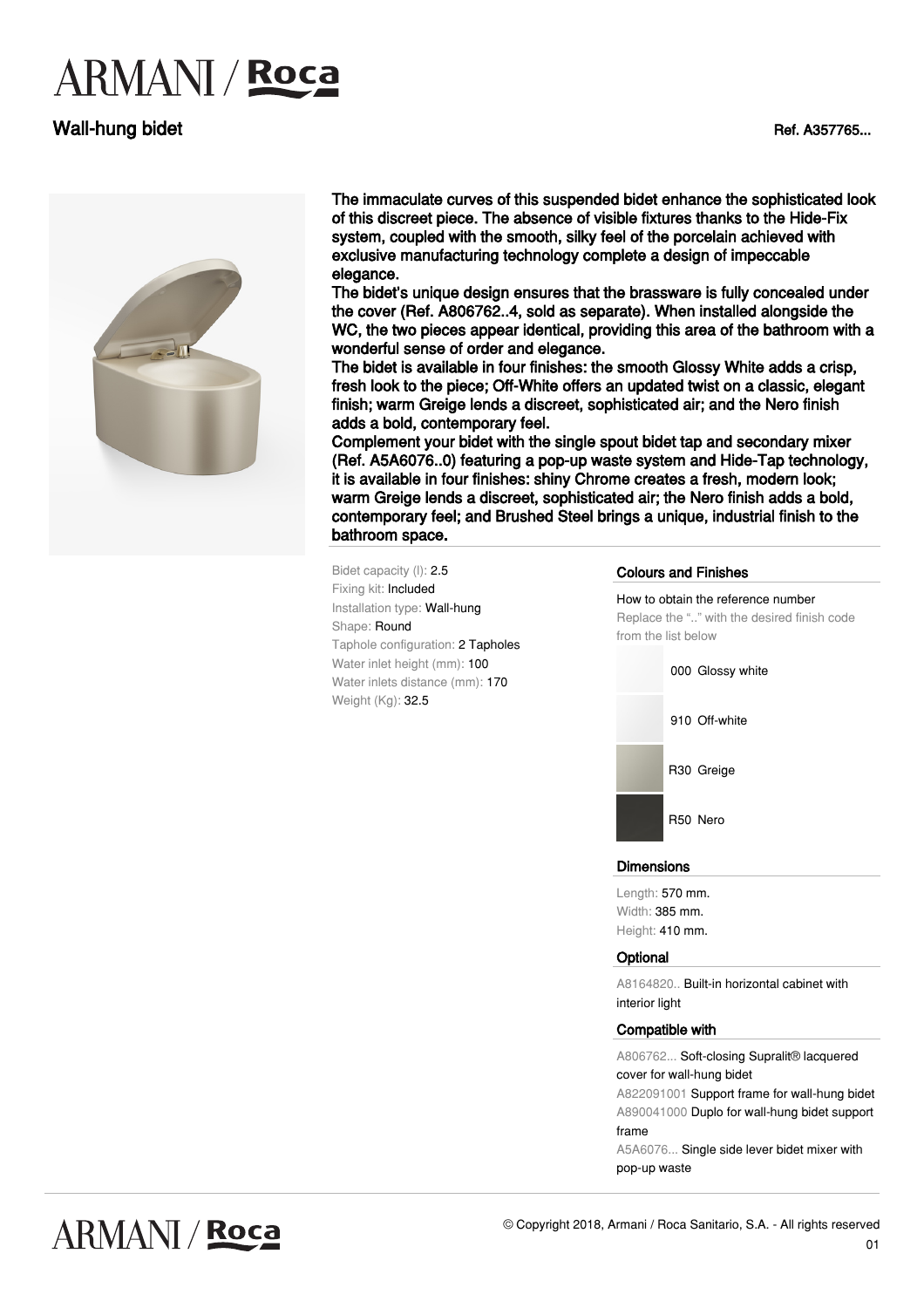

### Wall-hung bidet

**Technical drawings** 



Ref. A357765...